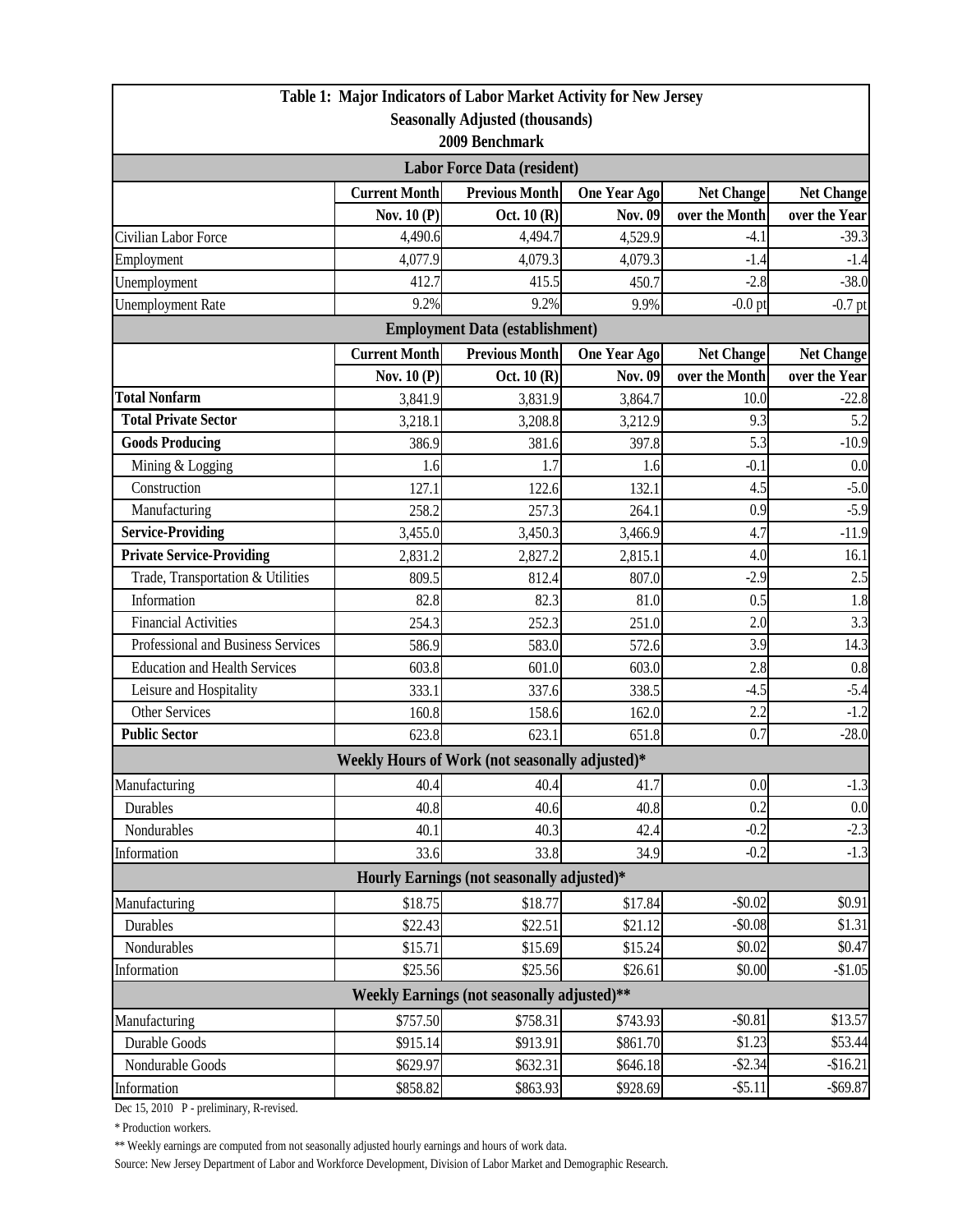| Table 2: New Jersey Civilian Labor Force Trends (thousands)<br>2009 Benchmark |                                                                                    |             |                   |                            |                     |                     |
|-------------------------------------------------------------------------------|------------------------------------------------------------------------------------|-------------|-------------------|----------------------------|---------------------|---------------------|
|                                                                               | <b>Not Seasonally Adjusted</b>                                                     |             |                   | <b>Seasonally Adjusted</b> |                     |                     |
|                                                                               | Nov. $10(P)$                                                                       | Oct. 10 (R) | <b>Nov. 09</b>    | Nov. $10(P)$               | Oct. 10 (R)         | Nov. 09             |
| Civilian Labor Force                                                          | 4,482.9                                                                            | 4,483.7     | 4,526.1           | 4,490.6                    | 4,494.7             | 4,529.9             |
| <b>Resident Employment</b>                                                    | 4,080.1                                                                            | 4,089.6     | 4,096.6           | 4,077.9                    | 4,079.3             | 4,079.3             |
| Unemployment                                                                  | 402.8                                                                              | 394.1       | 429.5             | 412.7                      | 415.5               | 450.7               |
| <b>Unemployment Rate</b>                                                      | 9.0%                                                                               | 8.8%        | 9.5%              | 9.2%                       | 9.2%                | 9.9%                |
| Labor Force Participation Rate                                                | 65.4%                                                                              | 65.5%       | 66.5%             | 65.5%                      | 65.6%               | 66.6%               |
| Employment/Population Ratio                                                   | 59.5%                                                                              | 59.7%       | 60.2%             | 59.5%                      | 59.6%               | 60.0%               |
|                                                                               | New Jersey Civilian Labor Force Annual Averages 1990 - 2009 (thousands)            |             |                   |                            | <b>Unemployment</b> |                     |
|                                                                               |                                                                                    |             |                   | <b>Employment</b>          |                     | <b>Unemployment</b> |
| Year                                                                          | <b>Labor Force</b>                                                                 |             |                   |                            | <b>Volume</b>       | Rate $(\% )$        |
| 1990                                                                          | 4,072.5                                                                            |             | 3,865.0           |                            | 207.5               | 5.1                 |
| 1991                                                                          | 4,050.4                                                                            |             | 3,776.6           |                            | 273.7               | 6.8                 |
| 1992                                                                          | 4,051.9                                                                            |             | 3,709.5           |                            | 342.4               | 8.5                 |
| 1993                                                                          | 4,034.6                                                                            |             | 3,727.3           |                            | 307.3               | 7.6                 |
| 1994                                                                          | 4,067.5                                                                            |             | 3,790.0           |                            | 277.5               | 6.8                 |
| 1995                                                                          | 4,111.8                                                                            |             | 3,846.3           |                            | 265.5               | 6.5                 |
| 1996                                                                          | 4,184.1                                                                            |             | 3,925.8           |                            | 258.3               | 6.2                 |
| 1997                                                                          | 4,257.4                                                                            |             | 4,031.0           |                            | 226.4               | 5.3                 |
| 1998                                                                          | 4,242.4                                                                            |             | 4,047.1           |                            | 195.3               | 4.6                 |
| 1999                                                                          | 4,284.6                                                                            |             | 4,092.7           |                            | 191.8               | 4.5                 |
| 2000                                                                          | 4,287.8                                                                            |             | 4,130.3           |                            | 157.5               | 3.7                 |
| 2001                                                                          | 4,302.3                                                                            |             | 4,117.5           |                            | 184.8<br>253.5      | 4.3                 |
| 2002                                                                          | 4,370.8                                                                            |             |                   | 4,117.3                    |                     | 5.8                 |
| 2003                                                                          | 4,363.9                                                                            |             | 4,108.4           |                            | 255.5               | 5.9                 |
| 2004                                                                          | 4,358.9                                                                            |             | 4,144.2           |                            | 214.7               | 4.9                 |
| 2005                                                                          | 4,404.5                                                                            |             | 4,207.7           |                            | 196.7               | 4.5                 |
| 2006                                                                          | 4,467.1                                                                            |             | 4,260.1           |                            | 207.1               | 4.6                 |
| 2007                                                                          | 4,457.6                                                                            |             | 4,267.1           |                            | 190.5               | 4.3                 |
| 2008                                                                          | 4,502.8                                                                            |             | 4,257.0           |                            | 245.8               | 5.5                 |
| 2009                                                                          | 4,536.7                                                                            |             | 4,118.4           |                            | 418.3               | 9.2                 |
|                                                                               | Seasonally Adjusted Civilian Labor Force Data for New Jersey (thousands) 2009-2010 |             |                   |                            |                     |                     |
| Date                                                                          | <b>Labor Force</b>                                                                 |             | <b>Employment</b> |                            | <b>Unemployment</b> | Unemployment        |
| Jan 2009                                                                      | 4,526.6                                                                            |             | 4,185.7           |                            | 340.9               | 7.5                 |
| Feb                                                                           | 4,533.3                                                                            |             | 4,168.9           |                            | 364.5               | 8.0                 |
| Mar                                                                           | 4,539.8                                                                            |             | 4,154.3           |                            | 385.5               | 8.5                 |
| Apr                                                                           | 4.544.6                                                                            |             | 4,141.9           |                            | 402.7               | 8.9                 |
| May                                                                           | 4,546.5                                                                            |             | 4,130.1           |                            | 416.4               | 9.2                 |
| Jun                                                                           | 4,545.6                                                                            |             | 4,118.6           |                            | 427.0               | 9.4                 |
| $\mathrm{Jul}$                                                                | 4,542.5                                                                            |             | 4,107.7           |                            | 434.8               | 9.6                 |
| Aug                                                                           | 4,538.7                                                                            |             | 4,098.3           |                            | 440.5               | 9.7                 |
| Sep                                                                           | 4,535.2                                                                            |             | 4,090.6           |                            | 444.6               | 9.8                 |
| Oct                                                                           | 4,532.3                                                                            |             | 4,084.4           |                            | 448.0               | 9.9                 |
| $\operatorname{Nov}$                                                          | 4,529.9                                                                            |             | 4,079.3           |                            | 450.7               | 9.9                 |
| Dec                                                                           | 4,527.8                                                                            |             | 4,075.3           |                            | 452.5               | 10.0                |
|                                                                               |                                                                                    |             |                   |                            |                     |                     |
| Jan 2010                                                                      | 4,533.4                                                                            |             | 4,084.1           |                            | 449.2               | 9.9                 |
| Feb                                                                           | 4,553.7                                                                            |             | 4,105.1           |                            | 448.6               | 9.9                 |
| Mar                                                                           | 4,563.4                                                                            |             | 4,114.4           |                            | 449.0               | 9.8                 |
| Apr                                                                           | 4,571.0                                                                            |             | 4,123.5           |                            | 447.5               | 9.8                 |
| May                                                                           | 4,568.4                                                                            |             | 4,123.8           |                            | 444.6               | 9.7                 |
| Jun                                                                           | 4,551.9                                                                            |             | 4,113.3           |                            | 438.6               | 9.6                 |
| Jul                                                                           | 4,529.6                                                                            |             | 4,090.1           |                            | 439.5               | 9.7                 |
| Aug                                                                           | 4,510.0                                                                            |             | 4,075.2           |                            | 434.8               | 9.6                 |
| Sep                                                                           | 4,501.9                                                                            |             | 4,078.5           |                            | 423.5               | 9.4                 |
| Oct(R)                                                                        | 4,494.7                                                                            |             | 4,079.3           |                            | 415.5               | 9.2                 |
| Nov $(P)$                                                                     | 4,490.6                                                                            |             | 4,077.9           |                            | 412.7               | 9.2                 |
| Dec                                                                           |                                                                                    |             |                   |                            |                     |                     |

Source: New Jersey Department of Labor and Workforce Development, Division of Labor Market & Demographic Research. December 15, 2010. P - preliminary, R - revised.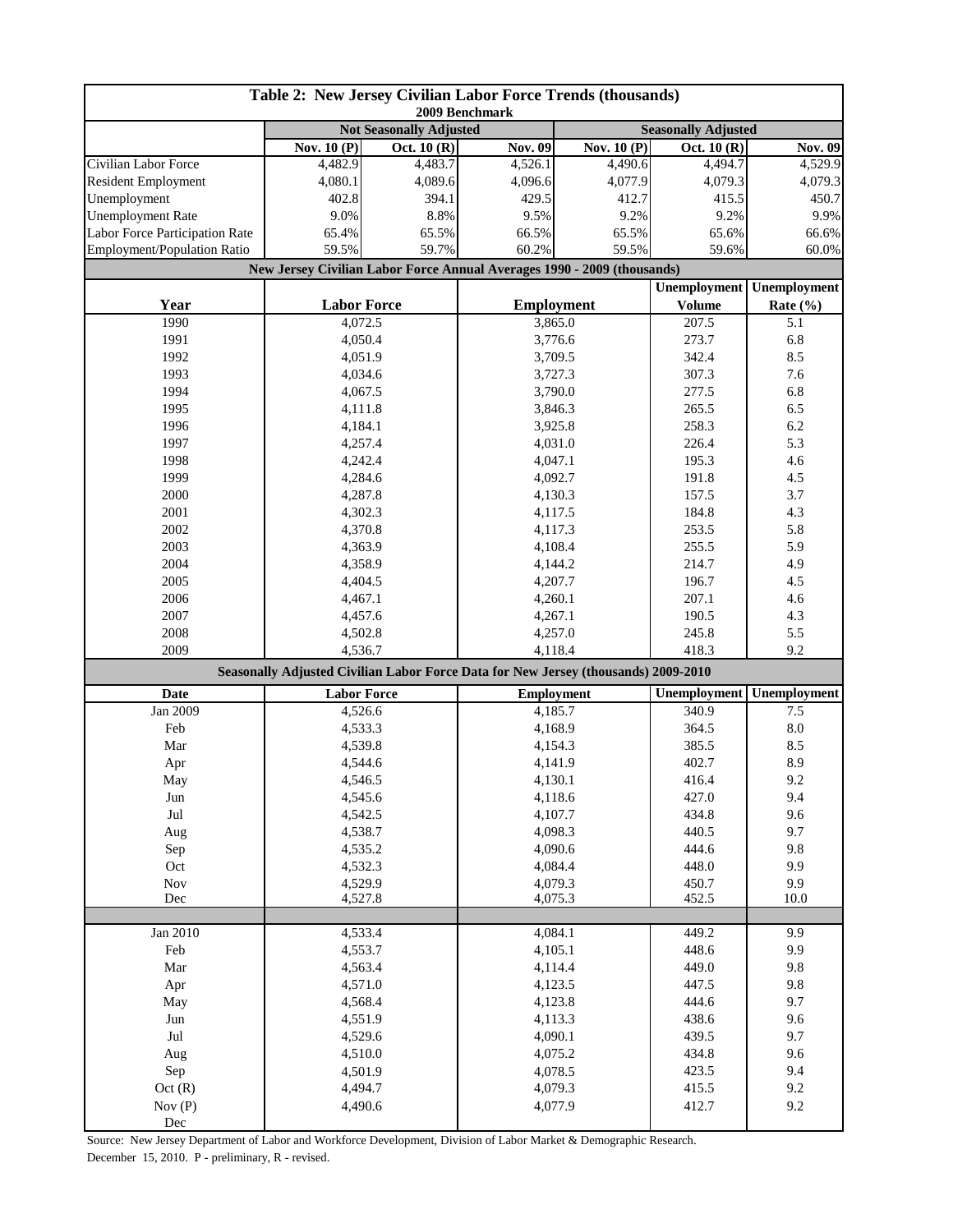| Table 3: New Jersey Nonfarm Employment by Industry for November 2010 |                      |                       |                     |                   |  |  |  |
|----------------------------------------------------------------------|----------------------|-----------------------|---------------------|-------------------|--|--|--|
| Not Seasonally Adjusted (thousands) 2009 Benchmark                   |                      |                       |                     |                   |  |  |  |
|                                                                      | <b>Current Month</b> | <b>Previous Month</b> | <b>One Year Ago</b> | <b>Net Change</b> |  |  |  |
| <b>Industry</b>                                                      | Nov. $10(P)$         | Oct. $10(R)$          | Nov. 09             | over the Year     |  |  |  |
| <b>Total Nonfarm</b>                                                 | 3,871.3              | 3,859.4               | 3,894.7             | $-23.4$           |  |  |  |
| <b>Total Private Sector</b>                                          | 3,234.6              | 3,227.4               | 3,230.1             | 4.5               |  |  |  |
| Goods Producing                                                      | 393.4                | 389.9                 | 404.4               | $-11.0$           |  |  |  |
| <b>Mining &amp; Logging</b>                                          | 1.6                  | 1.7                   | 1.6                 | 0.0               |  |  |  |
| <b>Construction</b>                                                  | 131.5                | 129.4                 | 136.6               | $-5.1$            |  |  |  |
| <b>Manufacturing</b>                                                 | 260.3                | 258.8                 | 266.2               | $-5.9$            |  |  |  |
| Durable Goods                                                        | 114.1                | 113.5                 | 117.0               | $-2.9$            |  |  |  |
| <b>Fabricated Metal Products</b>                                     | 20.0                 | 20.2                  | 21.8                | $-1.8$            |  |  |  |
| Machinery Manufacturing                                              | 12.5                 | 12.6                  | 14.0                | $-1.5$            |  |  |  |
| <b>Computer and Electronic Products</b>                              | 26.9                 | 26.9                  | 27.7                | $-0.8$            |  |  |  |
| <b>Transportation Equipment Manufacturing</b>                        | 3.6                  | 3.6                   | 4.0                 | $-0.4$            |  |  |  |
| Miscellaneous Manufacturing                                          | 18.7                 | 18.6                  | 19.2                | $-0.5$            |  |  |  |
| Nondurable Goods                                                     | 146.2                | 145.3                 | 149.2               | $-3.0$            |  |  |  |
| Food Manufacturing                                                   | 30.0                 | 30.0                  | 30.1                | $-0.1$            |  |  |  |
| Paper Manufacturing                                                  | 11.5                 | 11.5                  | 12.0                | $-0.5$            |  |  |  |
| Printing and Related Support                                         | 16.5                 | 16.5                  | 17.7                | $-1.2$            |  |  |  |
| <b>Chemical Manufacturing</b>                                        | 53.8                 | 54.0                  | 56.5                | $-2.7$            |  |  |  |
| Pharmaceutical and Medicine                                          | 33.4                 | 33.4                  | 33.9                | $-0.5$            |  |  |  |
| Service-Providing                                                    | 3,477.9              | 3,469.5               | 3,490.3             | $-12.4$           |  |  |  |
| Private Service-Providing                                            | 2,841.2              | 2,837.5               | 2,825.7             | 15.5              |  |  |  |
| <b>Trade, Transportation, and Utilities</b>                          | 822.7                | 815.1                 | 820.3               | 2.4               |  |  |  |
| Wholesale Trade*                                                     | 213.6                | 214.0                 | 214.6               | $-1.0$            |  |  |  |
| Retail Trade*                                                        | 442.0                | 435.3                 | 439.7               | 2.3               |  |  |  |
| Building Material & Garden Equip. and Supplies Dealers               | 28.7                 | 28.9                  | 29.9                | $-1.2$            |  |  |  |
| Food and Beverage Stores                                             | 109.3                | 110.1                 | 107.5               | 1.8               |  |  |  |
| <b>Health and Personal Care Stores</b>                               | 33.8                 | 33.5                  | 35.6                | $-1.8$            |  |  |  |
| Clothing and Clothing Accessories Stores                             | 58.6                 | 56.2                  | 57.7                | 0.9               |  |  |  |
| Sporting Goods, Hobby, Book and Music Stores                         | 19.2                 | 17.5                  | 19.4                | $-0.2$            |  |  |  |
| <b>General Merchandise Stores</b>                                    | 71.9                 | 68.4                  | 70.7                | 1.2               |  |  |  |
| Transportation, Warehousing and Utilities                            | 167.1                | 165.8                 | 166.0               | 1.1               |  |  |  |
| Utilities*                                                           | 11.0                 | 11.3                  | 11.7                | $-0.7$            |  |  |  |
| Transportation & Warehousing*                                        | 156.1                | 154.5                 | 154.3               | 1.8               |  |  |  |
| <b>Information</b>                                                   | 83.0                 | 82.4                  | 81.3                | 1.7               |  |  |  |
| Publishing Industries (except Internet)                              | 22.2                 | 22.1                  | 23.3                | $-1.1$            |  |  |  |
| Telecommunications                                                   | 36.6                 | 36.5                  | 37.2                | $-0.6$            |  |  |  |
| Internet Service Providers, Web Portals, Data Processing Srvs.       | 8.0                  | 8.0                   | 8.5                 | $-0.5$            |  |  |  |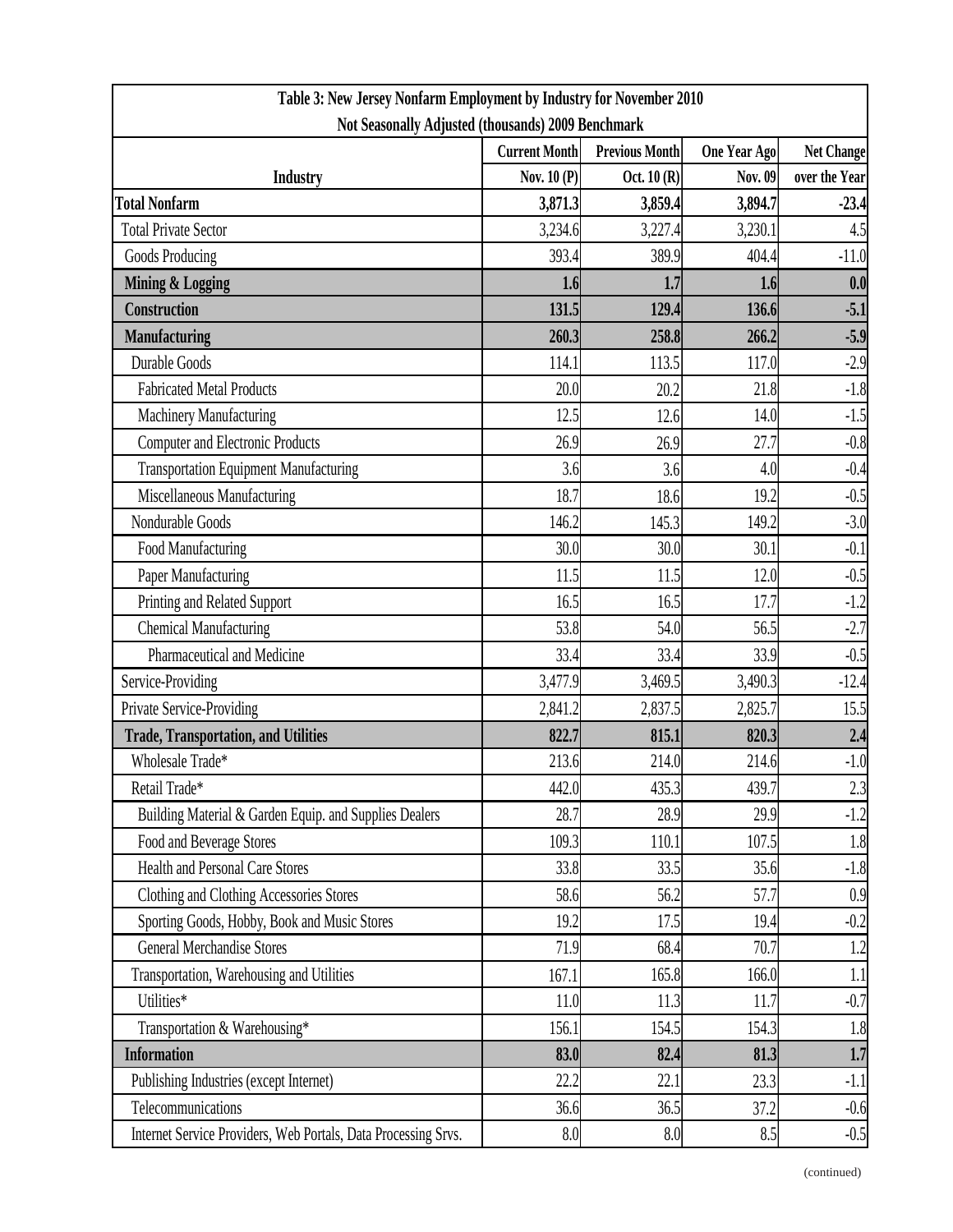| Table 3: New Jersey Nonfarm Employment by Industry for November 2010<br>(continued) |                      |                       |                     |                   |  |  |
|-------------------------------------------------------------------------------------|----------------------|-----------------------|---------------------|-------------------|--|--|
| Not Seasonally Adjusted (thousands) 2009 Benchmark                                  |                      |                       |                     |                   |  |  |
|                                                                                     | <b>Current Month</b> | <b>Previous Month</b> | <b>One Year Ago</b> | <b>Net Change</b> |  |  |
| <b>Industry</b>                                                                     | Nov. 10 (P)          | Oct. 10 (R)           | Nov. 09             | over the Year     |  |  |
| <b>Financial Activities</b>                                                         | 253.2                | 251.1                 | 250.0               | 3.2               |  |  |
| Finance and Insurance*                                                              | 201.3                | 200.2                 | 196.4               | 4.9               |  |  |
| Securities, Commodity Contracts and Other Fin. Investments                          | 47.3                 | 47.4                  | 47.4                | $-0.1$            |  |  |
| <b>Insurance Carriers and Related Activities</b>                                    | 79.3                 | 79.1                  | 79.9                | $-0.6$            |  |  |
| Real Estate and Rental/Leasing*                                                     | 51.9                 | 50.9                  | 53.6                | $-1.7$            |  |  |
| <b>Professional and Business Services</b>                                           | 590.2                | 591.9                 | 576.4               | 13.8              |  |  |
| Professional, Scientific and Technical Services*                                    | 278.5                | 279.5                 | 274.9               | 3.6               |  |  |
| Management of Companies and Enterprises*                                            | 73.4                 | 74.0                  | 73.5                | $-0.1$            |  |  |
| Administrative Support & Waste Management/Remediation*                              | 238.3                | 238.4                 | 228.0               | 10.3              |  |  |
| <b>Education, Health and Social Assistance Services</b>                             | 609.0                | 604.3                 | 608.1               | 0.9               |  |  |
| <b>Educational Services*</b>                                                        | 88.9                 | 88.1                  | 95.4                | $-6.5$            |  |  |
| Health Care and Social Assistance*                                                  | 520.1                | 516.2                 | 512.7               | 7.4               |  |  |
| Hospitals                                                                           | 157.3                | 157.0                 | 156.1               | 1.2               |  |  |
| Nursing and Residential Care Facilities                                             | 91.8                 | 91.1                  | 88.6                | 3.2               |  |  |
| Social Assistance                                                                   | 82.9                 | 80.4                  | 80.0                | 2.9               |  |  |
| <b>Leisure and Hospitality</b>                                                      | 323.5                | 334.9                 | 328.7               | $-5.2$            |  |  |
| Arts, Entertainment and Recreation*                                                 | 49.2                 | 55.1                  | 51.7                | $-2.5$            |  |  |
| Accommodation and Food Services*                                                    | 274.3                | 279.8                 | 277.0               | $-2.7$            |  |  |
| Food Services and Drinking Places                                                   | 218.8                | 220.8                 | 218.0               | 0.8               |  |  |
| <b>Other Services</b>                                                               | 159.6                | 157.8                 | 160.9               | $-1.3$            |  |  |
| Repair and Maintenance                                                              | 33.3                 | 32.4                  | 32.4                | 0.9               |  |  |
| Personal and Laundry Services                                                       | 50.0                 | 48.4                  | 49.2                | 0.8               |  |  |
| Religious, Grantmaking, Civic, Professional and Similar Org.                        | 76.3                 | 77.0                  | 79.3                | $-3.0$            |  |  |
| Government                                                                          | 636.7                | 632.0                 | 664.6               | $-27.9$           |  |  |

December 15, 2010 P - preliminary, R-revised.

Shaded rows denote supersector series, \* denote sector series.

Source: New Jersey Department of Labor and Workforce Development, Division of Labor Market and Demographic Research.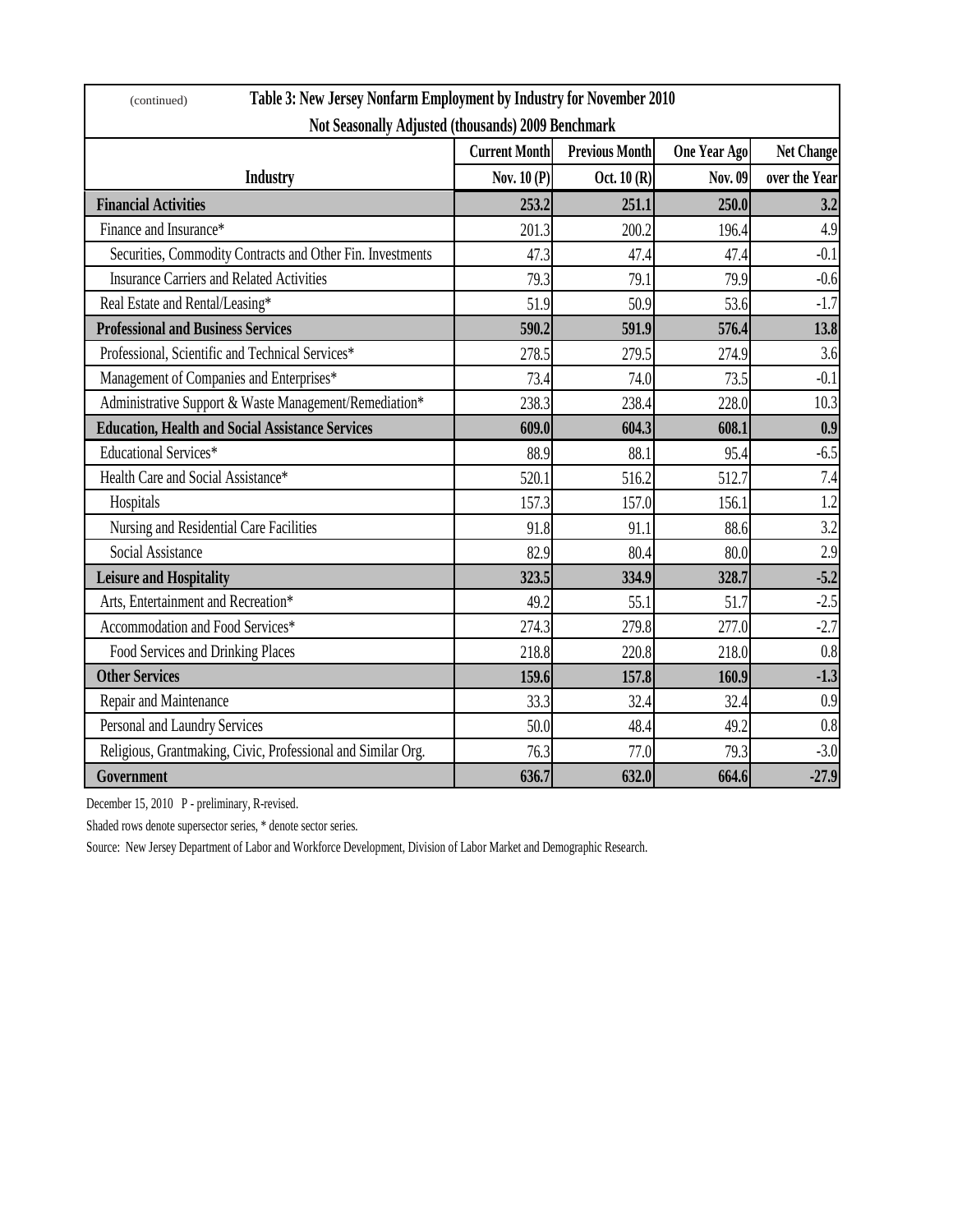| Table 4: New Jersey Nonfarm Employment (in thousands) 2009 Benchmark |              |              |                                         |                     |           |       |  |
|----------------------------------------------------------------------|--------------|--------------|-----------------------------------------|---------------------|-----------|-------|--|
| <b>Annual Averages</b>                                               |              |              |                                         |                     |           |       |  |
|                                                                      | <b>Total</b> |              | <b>Public</b>                           |                     |           |       |  |
|                                                                      |              |              |                                         |                     | Service-  |       |  |
| Year                                                                 |              | <b>Total</b> | <b>Manufacturing</b>                    | <b>Construction</b> | Providing |       |  |
| 1990                                                                 | 3,635.1      | 3,058.4      | 529.5                                   | 147.7               | 2,378.1   | 576.7 |  |
| 1991                                                                 | 3,498.7      | 2,927.1      | 498.3                                   | 122.6               | 2,303.7   | 571.6 |  |
| 1992                                                                 | 3,457.9      | 2,886.0      | 474.1                                   | 112.1               | 2,297.5   | 571.9 |  |
| 1993                                                                 | 3,493.0      | 2,922.3      | 462.9                                   | 116.3               | 2,340.8   | 570.7 |  |
| 1994                                                                 | 3,552.8      | 2,979.4      | 456.0                                   | 121.7               | 2,399.3   | 573.4 |  |
| 1995                                                                 | 3,600.6      | 3,027.2      | 448.6                                   | 123.3               | 2,452.9   | 573.4 |  |
| 1996                                                                 | 3,638.9      | 3,068.3      | 437.4                                   | 125.0               | 2,503.8   | 570.6 |  |
| 1997                                                                 | 3,724.5      | 3,154.3      | 435.4                                   | 131.8               | 2,584.8   | 570.3 |  |
| 1998                                                                 | 3,801.3      | 3,229.6      | 429.4                                   | 136.1               | 2,661.8   | 571.7 |  |
| 1999                                                                 | 3,901.1      | 3,323.5      | 422.5                                   | 143.6               | 2,755.3   | 577.6 |  |
| 2000                                                                 | 3,994.5      | 3,405.7      | 421.6                                   | 149.6               | 2,832.6   | 588.9 |  |
| 2001                                                                 | 3,997.2      | 3,394.6      | 401.2                                   | 158.8               | 2,832.8   | 602.6 |  |
| 2002                                                                 | 3,983.9      | 3,370.4      | 367.5                                   | 162.6               | 2,838.8   | 613.5 |  |
| 2003                                                                 | 3,978.8      | 3,356.9      | 350.4                                   | 160.5               | 2,844.5   | 621.9 |  |
| 2004                                                                 | 3,999.1      | 3,365.7      | 338.2                                   | 165.9               | 2,860.0   | 633.4 |  |
| 2005                                                                 | 4,039.1      | 3,397.5      | 330.4                                   | 169.1               | 2,896.3   | 641.6 |  |
| 2006                                                                 | 4,071.0      | 3423.7       | 323.8                                   | 174.9               | 2923.3    | 647.3 |  |
| 2007                                                                 | 4,078.9      | 3431.2       | 311.3                                   | 172.3               | 2946.0    | 647.7 |  |
| 2008                                                                 | 4,048.4      | 3,401.0      | 298.8                                   | 164.5               | 2,936.1   | 647.4 |  |
| 2009                                                                 | 3,891.7      | 3,243.0      | 267.3                                   | 139.0               | 2,835.2   | 648.7 |  |
|                                                                      |              |              | <b>Seasonally Adjusted Monthly Data</b> |                     |           |       |  |
| 2009                                                                 |              |              |                                         |                     |           |       |  |
| Jan                                                                  | 3,952.4      | 3,305.3      | 280.2                                   | 149.6               | 2,874.1   | 647.1 |  |
| Feb                                                                  | 3,935.1      | 3,289.9      | 276.7                                   | 147.9               | 2,863.9   | 645.2 |  |
| Mar                                                                  | 3,914.8      | 3,269.1      | 273.2                                   | 145.4               | 2,849.1   | 645.7 |  |
| Apr                                                                  | 3,905.1      | 3,256.8      | 270.0                                   | 142.2               | 2,843.1   | 648.3 |  |
| May                                                                  | 3,900.6      | 3,252.2      | 268.0                                   | 140.1               | 2,842.6   | 648.4 |  |
| Jun                                                                  | 3,886.2      | 3,238.9      | 265.9                                   | 138.0               | 2,833.5   | 647.3 |  |
| Jul                                                                  | 3,875.9      | 3,227.0      | 264.0                                   | 136.6               | 2,824.9   | 648.9 |  |
| Aug                                                                  | 3,870.7      | 3,221.1      | 262.1                                   | 135.2               | 2,822.2   | 649.6 |  |
| Sep                                                                  | 3,866.1      | 3,220.1      | 260.7                                   | 133.4               | 2,824.4   | 646.0 |  |
| Oct                                                                  | 3,867.6      | 3,217.5      | 261.8                                   | 134.5               | 2,819.6   | 650.1 |  |
| <b>Nov</b>                                                           | 3,864.7      | 3,212.9      | 264.1                                   | 132.1               | 2,815.1   | 651.8 |  |
| Dec                                                                  | 3,858.7      | 3,207.4      | 259.1                                   | 130.7               | 2,816.0   | 651.3 |  |
| 2010                                                                 |              |              |                                         |                     |           |       |  |
| Jan                                                                  | 3,849.7      | 3,197.6      | 257.8                                   | 126.5               | 2,811.9   | 652.1 |  |
| Feb                                                                  | 3,852.9      | 3,201.8      | 257.3                                   | 126.7               | 2,816.4   | 651.1 |  |
| Mar                                                                  | 3,848.0      | 3,199.2      | 254.2                                   | 128.5               | 2,815.0   | 648.8 |  |
| Apr                                                                  | 3,859.7      | 3,208.0      | 256.2                                   | 126.7               | 2,823.5   | 651.7 |  |
| May                                                                  | 3,868.7      | 3,206.0      | 259.2                                   | 125.4               | 2,819.8   | 662.7 |  |
| Jun                                                                  | 3,863.1      | 3,208.7      | 257.5                                   | 126.7               | 2,822.8   | 654.4 |  |
| Jul                                                                  | 3,845.1      | 3,210.0      | 256.6                                   | 124.7               | 2,827.0   | 635.1 |  |
| Aug                                                                  | 3,844.0      | 3,212.9      | 255.9                                   | 124.4               | 2,830.9   | 631.1 |  |
| Sep                                                                  | 3,827.9      | 3,204.1      | 257.4                                   | 122.9               | 2,822.1   | 623.8 |  |
| Oct(R)                                                               | 3,831.9      | 3,208.8      | 257.3                                   | 122.6               | 2,827.2   | 623.1 |  |
| Nov $(P)$                                                            | 3,841.9      | 3,218.1      | 258.2                                   | 127.1               | 2,831.2   | 623.8 |  |
| Dec                                                                  |              |              |                                         |                     |           |       |  |

December 15, 2010 P - preliminary, R-revised.

Source: New Jersey Department of Labor and Workforce Development, Division of Labor Market & Demographic Research.